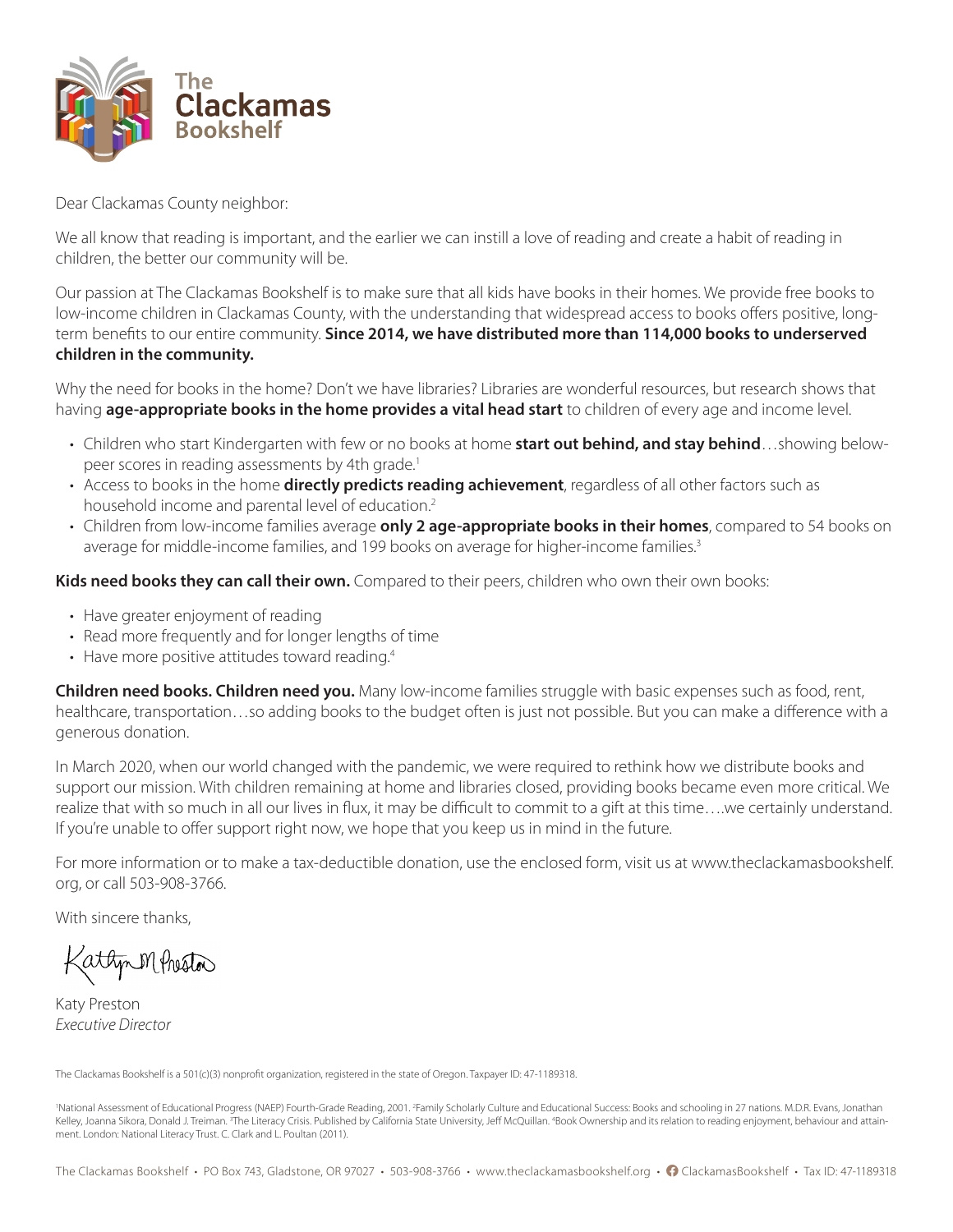## 2020-2021: A Story of Resolve





**23,722**  books to a total of

**3,627** children

 **12.4%** more books than prior year







**113,749** books given away by

The Clackamas Bookshelf since 2014



**34,202** books since beginning of pandemic

> **1,941**  books to  $\bigcirc$ **194** Head Start students